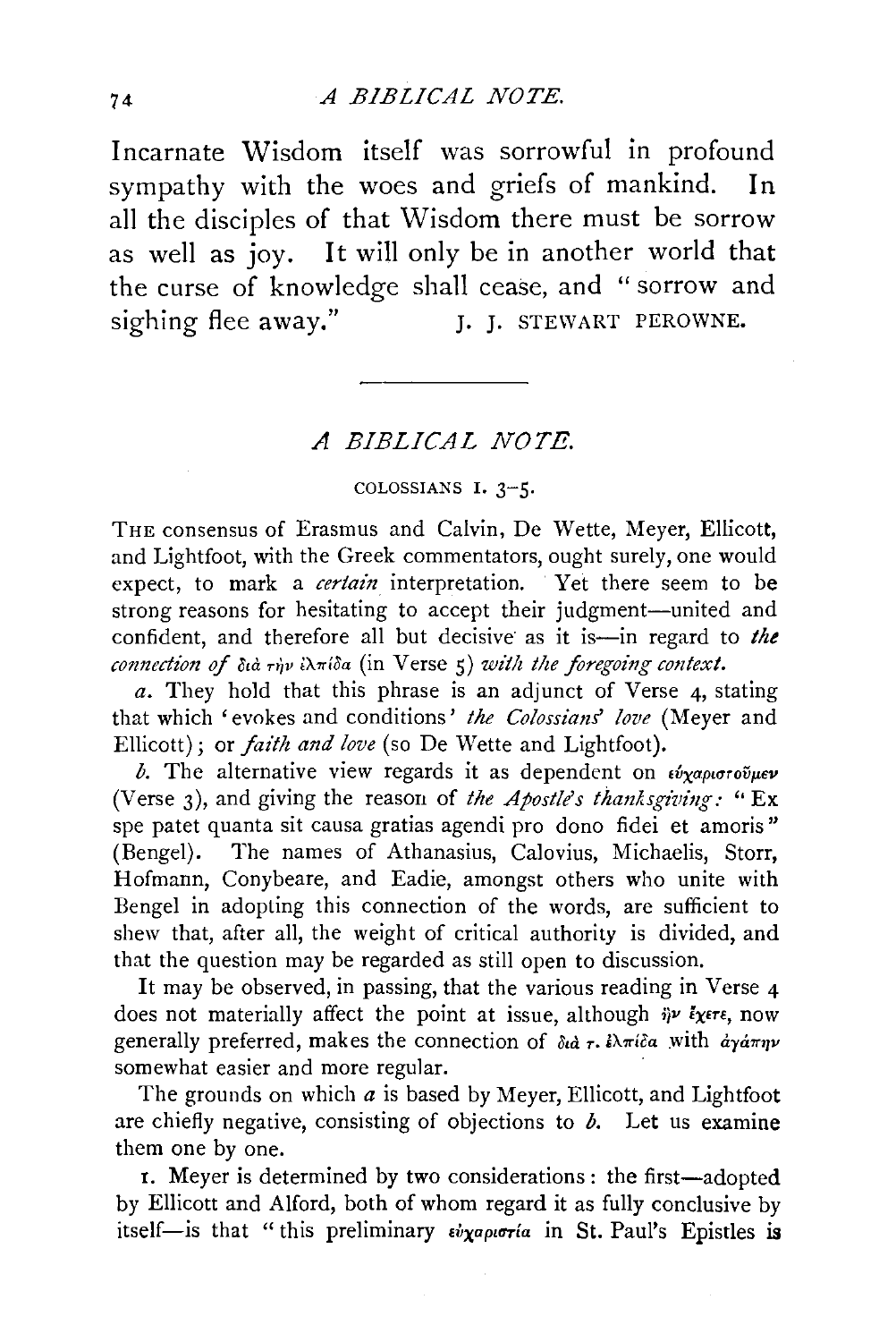always grounded on the *subjective state*<sup>1</sup> of his converts " (Ellicott). To this Eadie's reply is perhaps sufficient. "Faith and love," he says. "are not excluded from the grounds of thanksgiving, and hope laid up is not wholly objective, as it signifies a blessing so sure and attainable that it creates hope." But the rule above given surely proves nothing to the point, unless it be understood to mean that the Apostle always erounds his preliminary  $\vec{v}_{\text{Yapu}p}$  on subjective state *alone*. In that form it strikes one as somewhat empirical, and one asks for a reason why St. Paul should so carefully keep the objective out of sight in this particular matter. Finding no answer to this query, one is tempted to ask whether he *does* so exclude it? And, turning to the very next Epistle, we find him giving thanks to God for the Thessalonians, remembering their "work of faith, and toil of love, and patience of hope, knowing, brethren beloved by God, *your election;"* where Ellicott says of  $\epsilon i \delta \acute{\sigma}r\epsilon \epsilon \kappa$ ,  $\tau$ .  $\lambda$ . "participial clause, parallel to  $\mu\nu\eta\mu$ <sup>o-</sup>  $ν$ <sup>εύοντες</sup>, and similarly dependent on *εύχαριστούμεν.*" Is election then a 'subjective state'?

It is clear that in the Thessalonian  $\epsilon_{V}$ *apvorta* the gratifying state of that Church leads the Apostle's thoughts back to God's antecedent choice of them and gracious purposes towards them, of which he had been already persuaded by what he saw and felt when amongst them (Verse 5), as well as by their whole subsequent behaviour, with its happy effect on others (Verses 6-10). There is no break anywhere from the *εύχαριστούμεν* of Verse *2* to the end of the Chapter. The thanksgiving has a fulness of scope corresponding both to the facts of the case and to the cumulative richness so characteristic of the Apostle's more solemn ·passages.

Similarly, in Philippians i. 3-6, his confidence in God's purpose towards the Philippians shares with their ' fellowship in the gospel' in prompting his Εύχαριστώ τ. θεψ μου. The subjective suggests the objective, passes into it, and blends with it in the most free and natural way. In Romans i. 8, moreover, is the fact that the faith of the Roman Christians was being ' spoken of throughout the whole world' an element of their subjective state?

The truth rather seems to be that in his preliminary  $\epsilon \psi_{\chi} \alpha \rho_{\mu} \sigma_{\tau} \alpha$  the Apostle, as a rule, naturally dwells *first* on the matter of thankfulness he has in the condition of those to whom he is writing, and then passes from that to whatever other motive of gratitude their state and his own thoughts at the time suggest to one who ever delights to act upon his own precept, εν παντι εύχαριστείτε.

<sup>*I*</sup> The italics are my own.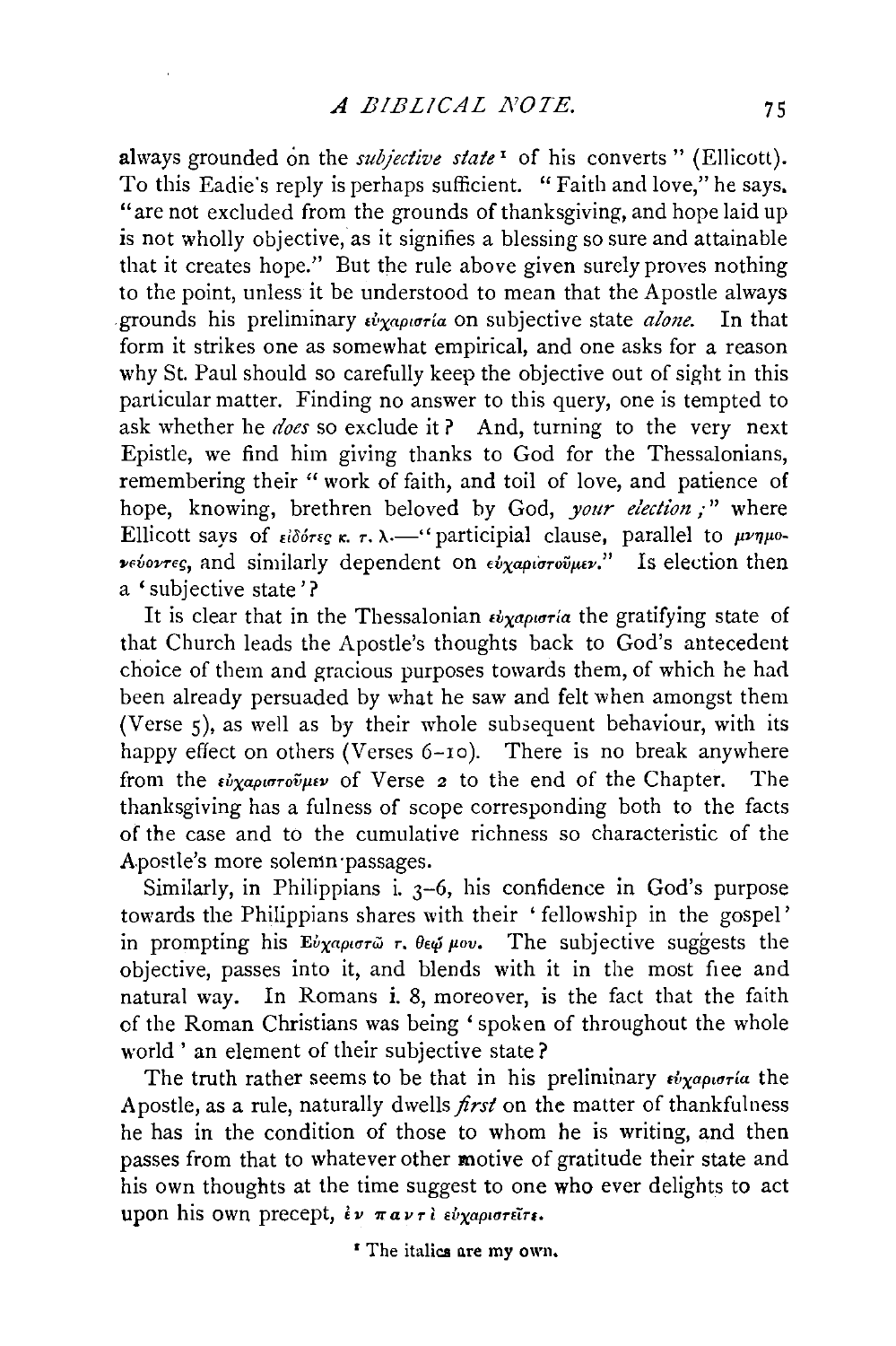2. Meyer further objects that *dia with accusative never occurs elsewhere in the New Testament after*  $\epsilon \dot{v}$  *yupior*  $\epsilon \omega$ .

But is there any reason why it should not on occasion?

 $E\pi i$  is the preposition in regular use in the New Testament to indicate the object after verbs of emotion,<sup>1</sup> and it is found with  $\epsilon \psi_{\chi}$ *apio*- $\tau^2$  and equivalent expressions in **I** Corinthians i. 4; 2 Corinthians ix. 15; Philippians i. 3, 5; I Thessalonians iii. 9.  $\mathcal{T}_{\pi\epsilon\rho}$ , however, takes its place in I Corinthians x. 30; Ephesians v. 20; while  $\pi \epsilon \rho i$ (with genitive of *thing* as well as of *person)* is found in later Greek. In 2 Corinthians i. II this verb is even used in the passive with  $\chi_{\alpha}$ <sup>*a* $\rho$ *u* $\sigma$ *µa*</sup> as subject (as though it might take in the active a simple accusative of *the thing*).<sup>2</sup> Clearly εύχαριστέω is far from being fixed and uniform in the construction it requires. Kindred verbs shew a similar variety. Thus  $\theta_{\alpha\nu\mu\dot{\alpha}\zeta\omega}$  is found with *accusative of thing* in Luke xxiv. 12; with  $i\pi i$  in Luke ii. 33, &c.; and with  $\delta u$  in Mark vi. 6 and (probably) John vii. 2 r.3 *Xaipw,* with its equivalents, takes most frequently  $\frac{\partial u}{\partial x}$ , as in I Corinthians xiii. 6; Philemon 7; but also *lv* and *ota* in John iii. 29 and 1 Thessalonians iii. 9· *Evxapt<1TEw ota* seems, therefore, to be fully justified by analogy.

Eadie finds a special reason for this preposition here in the fact that Verse 4 intervenes between the verb and the prepositional phrase, so that the connection of thought undergoes modification. Perhaps the prepositions we have found following *εύχαριστέω* might be thus distinguished : 'E<sub>ni</sub> denotes the *occasion* or *incentive* :  $\dot{v}$ <sub>n</sub> (or  $περ*i*$ ), the *subject-matter* or *concernment*; and διά (as with any other verb), the *reason* or ultimate *motive* of the act of thanksgiving.

3. Lightfoot, without referring to the argument of his predecessors, gives three reasons of his own which "seem decisive in favour of connecting  $\partial u \partial \tau$ .  $\partial \lambda \pi i \partial \alpha$  with  $\tau$ .  $\pi i \sigma \tau \nu \kappa$ .  $\tau$ .  $\lambda$ ." The first is the great distance of Verse 5 from *εύχαριστέω*.

But is the distance so very great *for St. Paul?* Compare the interval which separates  $\frac{2\pi i}{\pi a \sigma \nu}$   $\delta \frac{2\pi}{\sigma^2 a \sigma \nu}$  in Colossians iii. 14 from the verb it qualifies.

Verse 4 does not form any interruption of the current of thought, such as might make it difficult for the reader to keep the principal verb in mind till he arrived at  $\partial u \dot{\tau}$ .  $\partial x \dot{\tau} \partial \dot{\alpha}$ . Read the sentence thus: "We give thanks to God the Father of our Lord Jesus Christ, always praying for you, at the report of your faith in Christ Jesus and

- See A. Duttmann's New Testament Grammar, p. 148, English Translation.
- , 3 See Meyer *in !oc.*

<sup>&</sup>lt;sup>1</sup> Moulton's *Winer*, p. 491.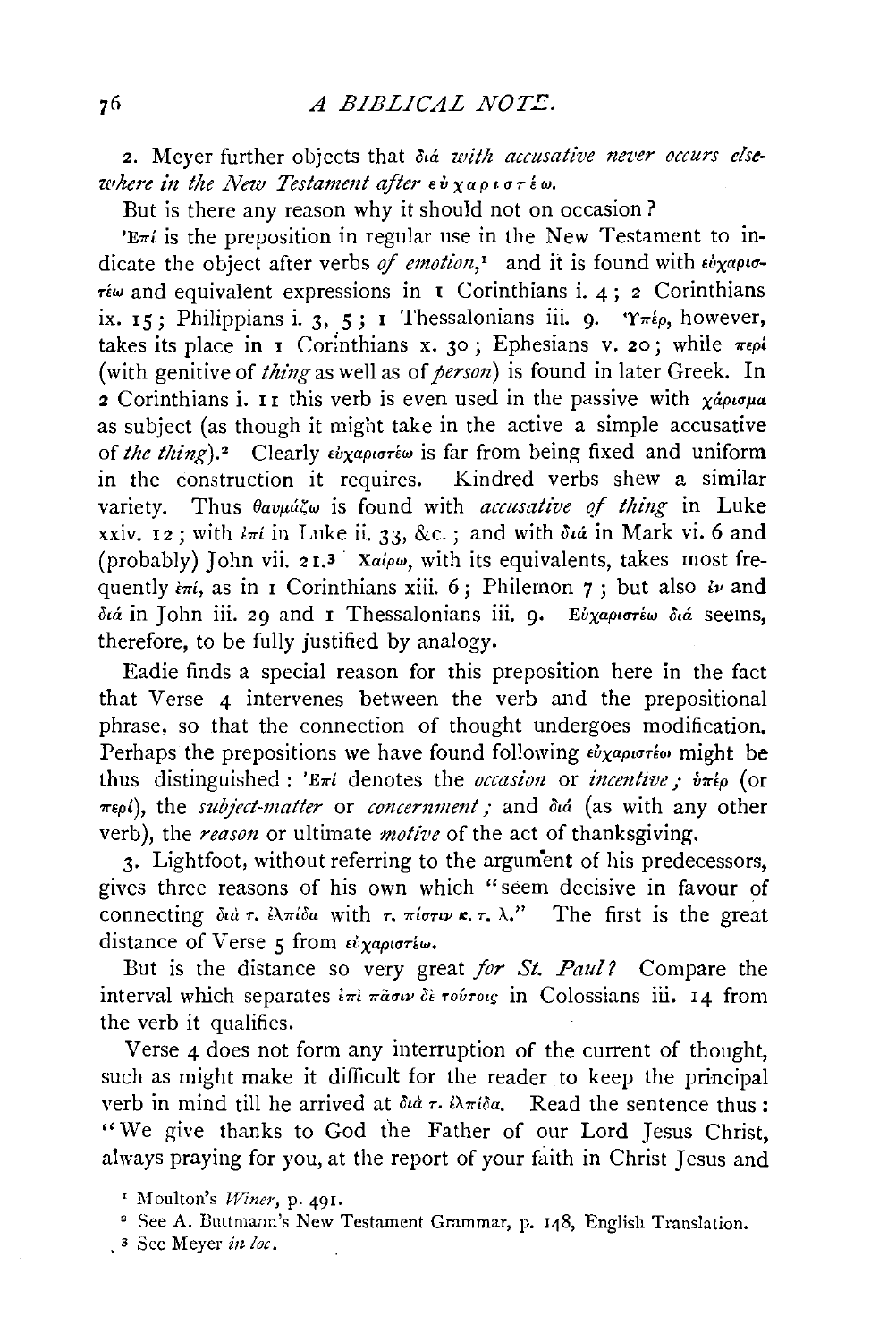your love to all the saints,—because of the hope laid up for you in heaven ; " and with a slight pause before the last clause, and a little emphasis upon it, the connection is perfectly clear of itself, and the whole runs smoothly and easily enough. *IIportugues x. r.*  $\lambda$ , gives the explanation as regards himself;  $\frac{\partial}{\partial x}$   $\kappa$   $\tau$ . and subjective ground as regards the Colossians; and  $\delta u \dot{a} \tau$ .  $i\lambda \pi i \delta a$  $r.\tau.\lambda$  the motive and objective ground of the Apostle's thanksgiving, as consisting in that of which their faith and love assured him, and in which he most rejoiced on their account. Here everything is in order, and  $\delta u\dot{\sigma}r$ .  $i\lambda\pi i\delta a$  is only separated from  $\epsilon\dot{\nu}\chi a\rho\iota\sigma\tau o\tilde{\nu}\mu\iota\nu$  by that which *prepares for it, and leads up to* it.

4· The last consideration anticipates Lightfoot's third argument, on which he lays most stress, viz., that by attaching Verse 5 to  $\epsilon \nu \nu \alpha$ *p•rrrovJI•v,* "the triad of Christian graces, which St. Paul delights to associate together, would be broken up."

Are they not in reality closely and strikingly combined, when the *faith* and *love* of the Colossians are represented as together assuring the Apostle of the *hope* that awaits them-a hope ensuing so certainly on such faith and love, that he gives thanks for it, as if already realized? The same combination appears to recur, more subtly expressed and with greater elaboration, in Ephesians i.  $15-18$ ; where, on hearing of the Ephesians' *faith* and *love*, he ceases not to give thanks for them, with prayer that they may have enlightenment to 'know what is *the hope'* of their calling.' The inference of *z* Thessalonians i.  $3-5$ , and of Philippians i. 27, 28, is essentially similar: here, moreover, the argument is *two-edged-made* to cut both ways.

5· Lightfoot's second objection is drawn from the following *i)v The Treonkovaare* **x.**  $\tau$ .  $\lambda$ ., which, he thinks, "suggests that the words  $\partial_t d \tau$ .  $i\lambda\pi i\delta a$  describe the motives of the Colossians for well-doing,<sup>2</sup> rather than the reasons of the Apostle for thanksgiving."

It strongly suggests to me, through some obtuseness perhaps, the very opposite. Why does St. Paul say that they had heard the gospel *already*  $(\pi \rho \circ \eta \circ \omega \circ a\pi)$ ? that it had come to them *as to all the world,* and *in all the world* was bearing fruit and growing? that they had learnt it *from Epaphras, his beloved fellow-servant*, who had brought such good tidings from them? What is there specially

' See Meyer *in loc.* 

• By the way, is it quite fair to make faith and love here equivalent to *wdldoing?* True, they are *motives and principles* ol well-doing, and so is hope ; but the question here is respecting hope as *the motive of faith and love*. See, however,  $§ 6, below.$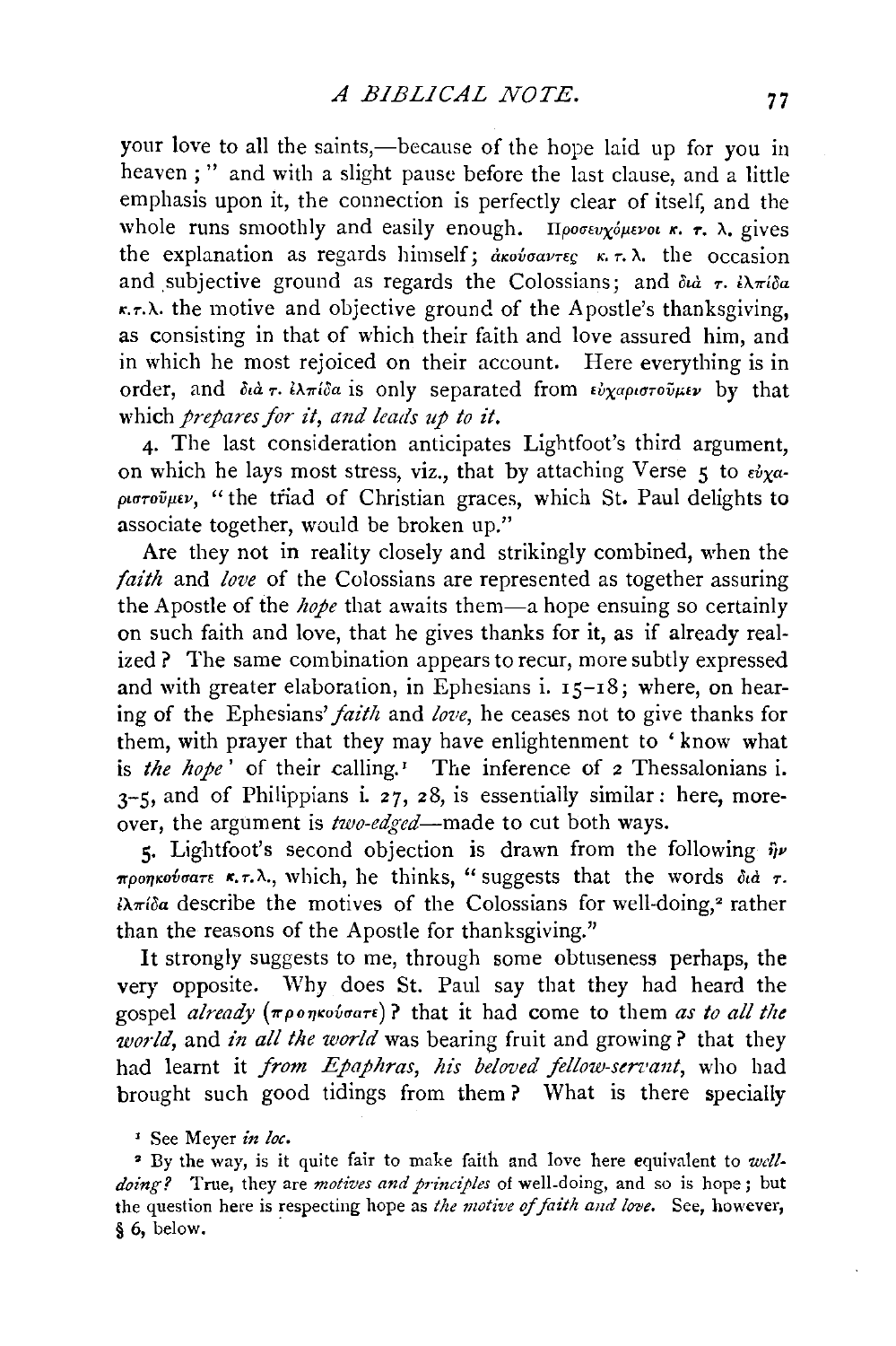## *A BIBLICAL NOTE.*

appropriate or forcible in all this, regarded as explaining the Colos· sians' 'motives for well-doing'? or germane to the thought that their faith and love were animated by the hope of glory? What had the *time* or *means* of their hearing the gospel to do with this motive? Does not the Apostle even seem to be *giving his readers information* in what he says of its wide and rapid diffusion? The longer one looks at Verses  $5-8$ , the more one is convinced (in spite of extreme deference to the dictum quoted) that the whole passage presents considerations *acting on the mind of the Apostle himself*  That the work he had set on foot was so blessedly extending and propagating itself; that beyond the bounds of his own personal ministry the gospel—*his* gospel—had been so successfully preached ; that the great 'hope' was thus actually becoming the possession of the Gentiles, for whose claim to it he had gladly sacrificed liberty and life; and that he had heard all this from Epaphras, probably his own son in the faith,<sup>*r*</sup>-can we imagine anything that would stir the Apostle's gratitude to God more profoundly? Not otherwise does he give thanks for the Roman brethren, that their "faith is published abroad in all the world." And the sustained outburst of thanksgiving with which his first Epistle opens cannot reach its pause till he has recounted how that "from you hath sounded out the word of the Lord, not only in Macedonia and Achaia, but also in every place your faith to God-ward is spread abroad, so that we need not to speak anything." If he could rejoice in the preaching of Christ by others, even 'in pretence' and 'of contentiousness,'<sup>2</sup> how much more in what Epaphras had done in Colossæ!

In reviewing the objections brought against  $\epsilon \dot{v} \gamma \alpha \rho i \sigma \tau \dot{v} \mu \epsilon \nu \ldots \delta \mu \tau$ .  $\ell\lambda\pi\ell\delta\alpha$ , the positive argument in favour of that connection has been in great part already stated. It only remains further to confront the two interpretations together, and to inquire whether St. Paul's line of thought in this and neighbouring Epistles helps to a decision between them.

6. That *a* appears to put love-or faith and love-' on a selfish basis' (Eadie), is an objection that recurs again and again in spite of every attempt to remove it; and that, to some minds at least, approaches the insuperable. The sentiment it expresses one might call Paley-an rather than Pauline. No New Testament parallel of any kind is forthcoming to support the notion that " love towards the  $i$ *i*yw is evoked and conditioned by hope for the  $\mu i \sigma \theta o \sigma$  in heaven."

 $\frac{1}{2}$  Lightfoot, p. 31.  $\frac{1}{2}$  Phil. i. 15-18.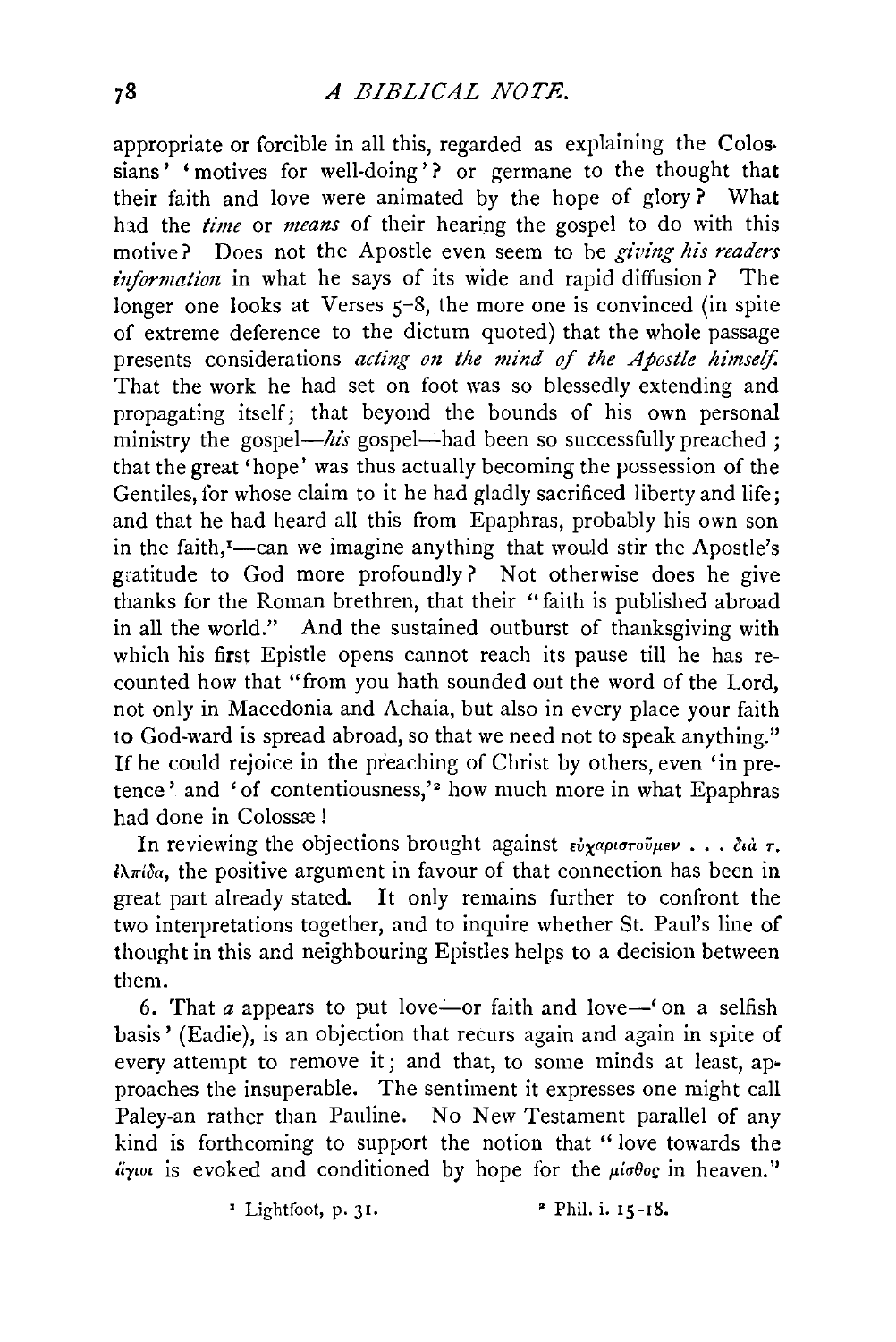True it is *attended* with this hope, and stimulates, and is stimulated and enriched by it in turn. Had the Apostle said 'in view of the hope,' or (as in Titus i. 2) ' in hope of eternal life,' though the adjunct would have been unusual in this connection, it would not have presented the difficulty which arises when he is supposed to say *'because of* the hope,' making future reward, simply and without any qualification, the reason of love. This is surely to reverse the true and Pauline order as set forth in Romans v.  $I - 5$ ; viii. 28-39; xv. 13; Ephesians i. 13, I4; and Lightfoot secures a closer grammatical and verbal connection of ' the triad' only at the expense of their real and logical order. We are "children, *then heirs* ;" it is "love" that "hopeth all things,"-" perfect love" which "casteth out fear" and gives ''boldness in the day of judgment." *z* And as Eadie well says : " Of all the graces, love has the least of self in its nature, and its instinctive gratification is its own disinterested reward."

7. Reading onwards in the Epistle, to see how its general analogy bears on the question in hand, we find the Apostle closing his prayer for the Colossians, following immediately upon the  $\epsilon \nu \chi_{\alpha \rho \nu \sigma \tau/\alpha}$ , by asking that they may be filled with knowledge and walk worthily, "with joy giving thanks to the Father, who made you meet for your share in *the inheritance* of the saints in the light'' (a possession belonging in full realization only to the future). We behold him "rejoicing in his sufferings" (Verse 24) with a joy full of the thought of "Christ in you ( Colossian Gentiles), *the hope* of *gloty"*  (Verse 27). If he warns, it is ''that no man defraud you of your *,6paf3Eiov-the prize* of your high calling." • If he promises, it is that "when Christ your Life shall be manifested, *then shall ye also be manifested with him in glory.*" If he comforts the oppressed slave, it is with the knowledge that "from the Lord ye shall receive the just recompense *of the inheritance*."<sup>3</sup> Nor is it without significance that at the same time he suggests to Philemon that he has "perhaps lost his bondsman for a short season, that he might recover him *for ever* as a brother beloved."4

We pass to the twin Ephesian Letter, whose opening ascription of praise reaches its sublime climax in the thought of *the inheritance*  which, according to God's preordaining purpose, we obtained, "we who have first *hoped* in Christ;" and of the seal of the Spirit which " ye also" received as an "earnest of our inheritance." <sup>5</sup> The prayer,

 $\mathbf{1}$  Cor. xiii. 7; I John iv. 17, 18.  $3 \text{ Col. iii. } 24. \qquad 4 \text{ Phil. } 15. \qquad 5 \text{ Eph. i. } 11-14.$ • Col. ii. 18, and Phil. iii. I4·